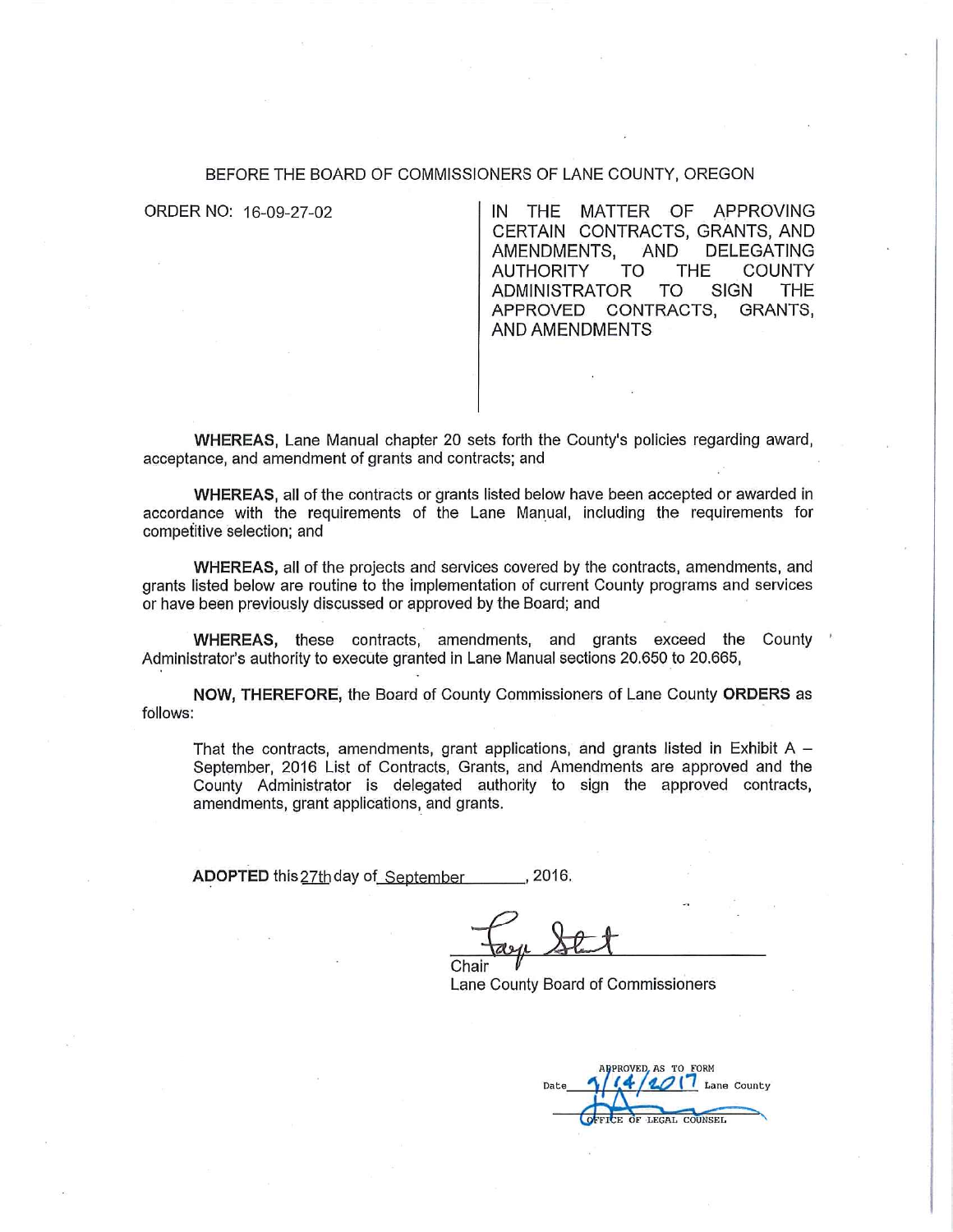# **EXHIBIT A – SEPTEMBER, 2016 LIST OF CONTRACTS, AMENDMENTS, GRANT APPLICATIONS, AND GRANTS**

## **COUNTY ADMINISTRATION**

| Title           | Second Chance Act - Sex Offender Treatment Services                                                                                                                                               |
|-----------------|---------------------------------------------------------------------------------------------------------------------------------------------------------------------------------------------------|
| Party           | Center for Family Development                                                                                                                                                                     |
| Type            | Amendment                                                                                                                                                                                         |
| Description     | To furnish Sex Offender Treatment Services to participants of the Second Chance Act<br>Adult Reentry Demonstration Program continued thru funding from the Justice<br>Reinvestment Grant Program. |
| Term            | 10/01/2016 - 06/30/2017                                                                                                                                                                           |
| Total contract  | \$46,088.00                                                                                                                                                                                       |
| <b>Previous</b> | BO 15-12-15-03                                                                                                                                                                                    |

## **PUBLIC WORKS**

| Title           | Coyote Creek (Battle Cr Rd) Bridge Rehab                                          |
|-----------------|-----------------------------------------------------------------------------------|
| Party           | Oregon Department of Transportation (ODOT)                                        |
| <b>Type</b>     | New agreement                                                                     |
| Description     | Allocates funding to County through ODOT for bridge rehab project.                |
| Term            | 10 years or upon completion, whichever is sooner                                  |
| Total contract  | \$284,000 (revenue), \$29,167 (expense, for match funds)                          |
| Previous        | CIP #16-5-10-6 (FY2016/17-2020/2021                                               |
| Title           | Single Trip Permit Authorization                                                  |
| Party           | State of Oregon, Motor Carrier Transportation Division                            |
| <b>Type</b>     | Renew existing IGA                                                                |
| Description     | Authorizes ODOT to issue oversize/overweight single trip permits on County roads. |
| Term            | 10 years                                                                          |
| Total contract  | \$0 (minor amounts of revenue)                                                    |
| <b>Previous</b> | BO 06-5-17-9 for original IGA.                                                    |

### **SHERIFF'S OFFICE**

| Title          | Bear Mountain Communication Site Lease                                                                                                      |
|----------------|---------------------------------------------------------------------------------------------------------------------------------------------|
| Party          | City of Eugene (lease previously approved to Lane Fire Defense Board (LFDB), now<br>City of Eugene will enter into lease on behalf of LFDB) |
| <b>Type</b>    | <b>New</b>                                                                                                                                  |
| Description    | Sublease to allow to use site for emergency communications, serviced and installed by<br>City of Eugene                                     |
| Term           | 7/1/2015 to 6/30/2021                                                                                                                       |
| Total contract | \$41.227                                                                                                                                    |
| Previous       | BO 16-02-09-06                                                                                                                              |
|                | CONTINUED ON FOLLOWING PAGE                                                                                                                 |